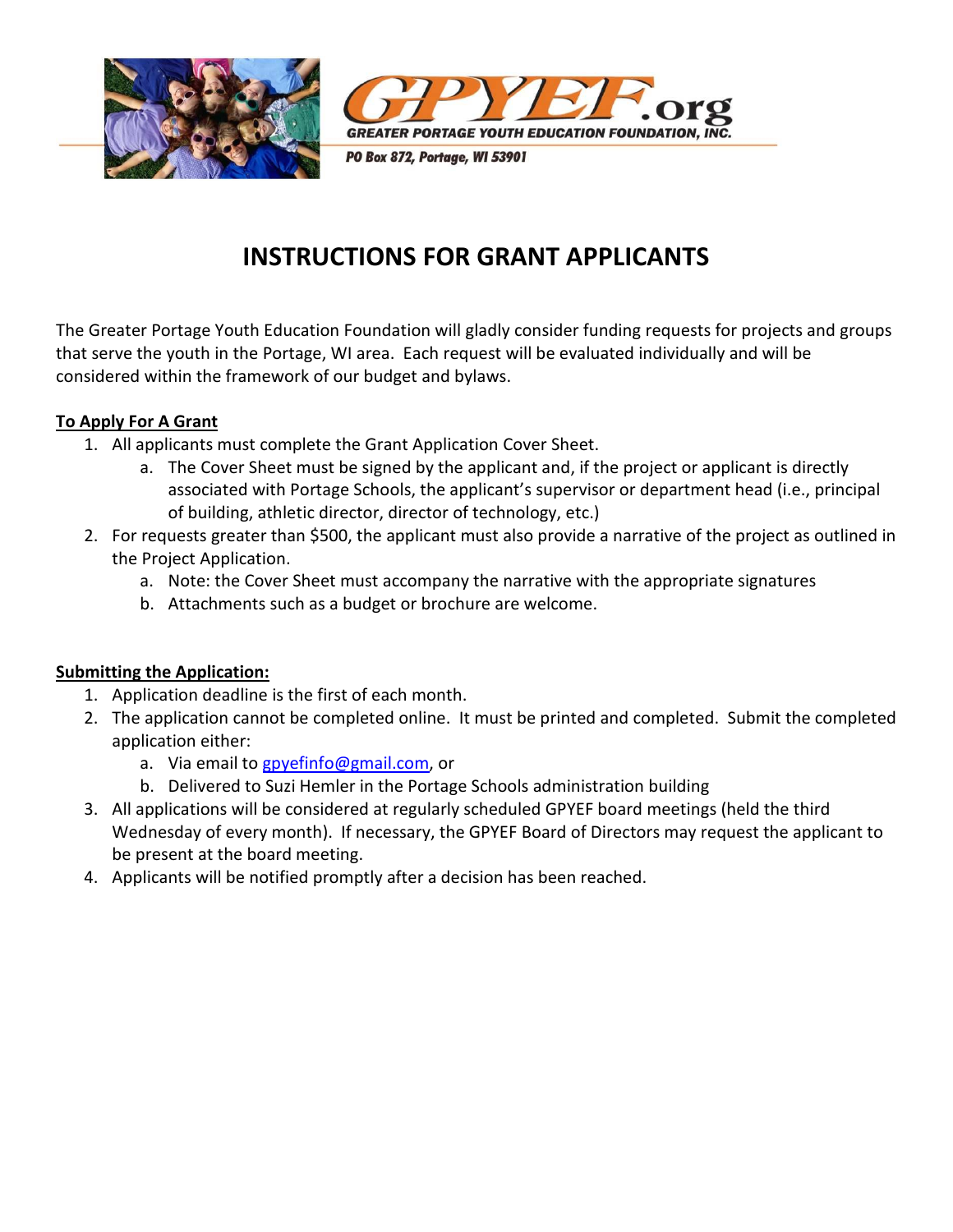



PO Box 872, Portage, WI 53901

### GRANT APPLICATION COVER SHEET

(For requests greater than \$500, also complete Project Application form)

|                                                                                                     | School District funding available for this applicant. |                                                                                                                       |  |
|-----------------------------------------------------------------------------------------------------|-------------------------------------------------------|-----------------------------------------------------------------------------------------------------------------------|--|
|                                                                                                     | <b>Supervisory Approval:</b>                          | By signing below I am attesting that I am aware of this grant request and confirm that there is no other Portage Area |  |
| <b>Applicant Signature</b>                                                                          |                                                       | Date                                                                                                                  |  |
|                                                                                                     |                                                       |                                                                                                                       |  |
|                                                                                                     |                                                       |                                                                                                                       |  |
|                                                                                                     |                                                       |                                                                                                                       |  |
|                                                                                                     |                                                       |                                                                                                                       |  |
|                                                                                                     |                                                       |                                                                                                                       |  |
| If this Project had other Fundraising campaigns, please list the campaign and the amount(s) raised: |                                                       |                                                                                                                       |  |
|                                                                                                     |                                                       |                                                                                                                       |  |
|                                                                                                     |                                                       |                                                                                                                       |  |
|                                                                                                     |                                                       |                                                                                                                       |  |
| Amount Requested \$__________________________                                                       |                                                       |                                                                                                                       |  |
|                                                                                                     |                                                       |                                                                                                                       |  |